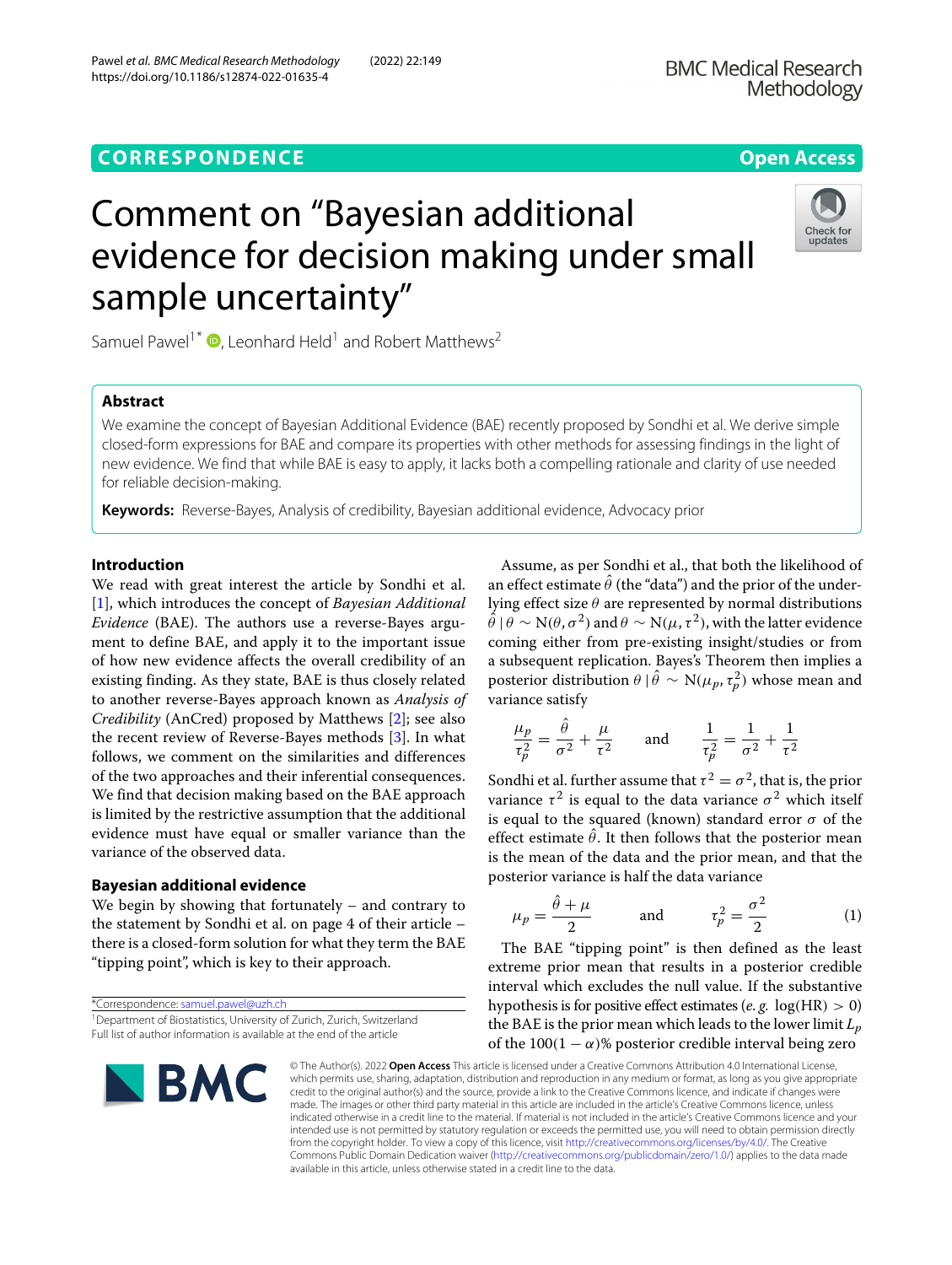$$
L_p = \mu_p - z_{\alpha/2} \tau_p = 0 \tag{2}
$$

while for negative effect estimates the upper limit  $U_p$  is fixed to zero

$$
U_p = \mu_p + z_{\alpha/2} \tau_p = 0 \tag{3}
$$

with  $z_{\alpha/2}$  the 1 −  $\alpha/2$  quantile of the standard normal distribution. Combining Eq. [\(1\)](#page-0-0) with Eq. [\(2\)](#page-1-0), respectively Eq.  $(3)$ , leads to

$$
BAE = sign(\hat{\theta})\sqrt{2}z_{\alpha/2}\sigma - \hat{\theta}
$$
\n(4)

where sign( $\hat{\theta}$ ) = 1 when  $\hat{\theta}$  > 0 and sign( $\hat{\theta}$ ) = -1 otherwise. Re-written in terms of the upper and lower  $100(1-\alpha)$ % confidence interval (CI) limits *U* and *L* of the effect estimate  $\theta$  we obtain

$$
\text{BAE} = \frac{\text{sign}(\hat{\theta})\sqrt{2}(U - L) - (U + L)}{2} \tag{5}
$$

We see from Eq. [\(4\)](#page-1-2) that Sondhi et al's proposal has the intuitive property that as the study becomes more convincing (through larger effect sizes  $|\hat{\theta}|$  and/or smaller standard errors  $\sigma$ ), the BAE will decrease (increase) for positive (negative)  $\hat{\theta}$ , indicating that less additional evidence is needed to push a non-significant study towards credibility. Eq. [\(4\)](#page-1-2) and Eq. [\(5\)](#page-1-3) also hold for significant studies but the BAE then represents the mean of a "sceptical" prior which renders the study non-significant.

These closed-form solutions greatly simplify the use of the BAE methodology. For example, Sondhi et al. use a comparison of monoclonals to show how it identifies additional evidence which, when combined with a nonsignificant finding, leads to overall credibility. The trial estimated the hazard ratio of the bevacizumab+chemo patients compared to the cetuximab+chemo patients as  $HR = 0.42$  (95% CI: 0.14 to 1.23), a non-significant finding with  $p = 0.11$ . Expressed as log(HR), we have  $L = -1.97$ 

<span id="page-1-0"></span>and  $U = 0.21$ . We use Eq. [\(5\)](#page-1-3) and find that on log hazard ratio scale  $BAE = -0.66$  equivalent to an HR of 0.52. Figure [1](#page-1-4) shows the corresponding prior mean with 95% prior credible interval.

<span id="page-1-2"></span><span id="page-1-1"></span>Thus additional evidence in the form of prior insight or a subsequent replication supporting an HR at least as impressive as this (*i. e.* an HR < 0.52 in this case), and a CI at least as tight as that of the original study will render this non-significant result credible at the 95% level. Sondhi et al. cite prior evidence from Innocenti et al. [\[4\]](#page-3-3) who found an HR =  $0.13$  (95% CI: 0.06 to 0.30) which meets both criteria set by the BAE, and renders the original study credible.

### **Alternatives approaches**

<span id="page-1-3"></span>In order to get a unique solution for the BAE, Sondhi et al. make the assumption that the prior variance equals the data variance, but also other possibilities exist. An alternative rationale would be to set the mean of the additional evidence, rather than variance, to that of the original finding (*i. e.*  $\mu = \hat{\theta}$ ), and determining the prior variance  $\tau^2$ such that the posterior credible interval includes the null value. Under this approach, the prior variance is given by

$$
\tau^2 = \frac{\sigma^2}{z_{\alpha/2}^2/z^2 - 1}
$$

with  $z = \hat{\theta}/\sigma$ . The resulting prior represents a study with identical effect estimate but different precision compared to the observed one. As the observed study becomes more convincing (with larger effect estimates  $|\hat{\theta}|$  and/or smaller standard errors  $\sigma$ ), the prior will become more diffuse, so less additional evidence is needed to render the finding credible. We see in Fig. [1](#page-1-4) that prior and posterior are similar to BAE for the clinical trial data from Sondhi et al.

<span id="page-1-4"></span>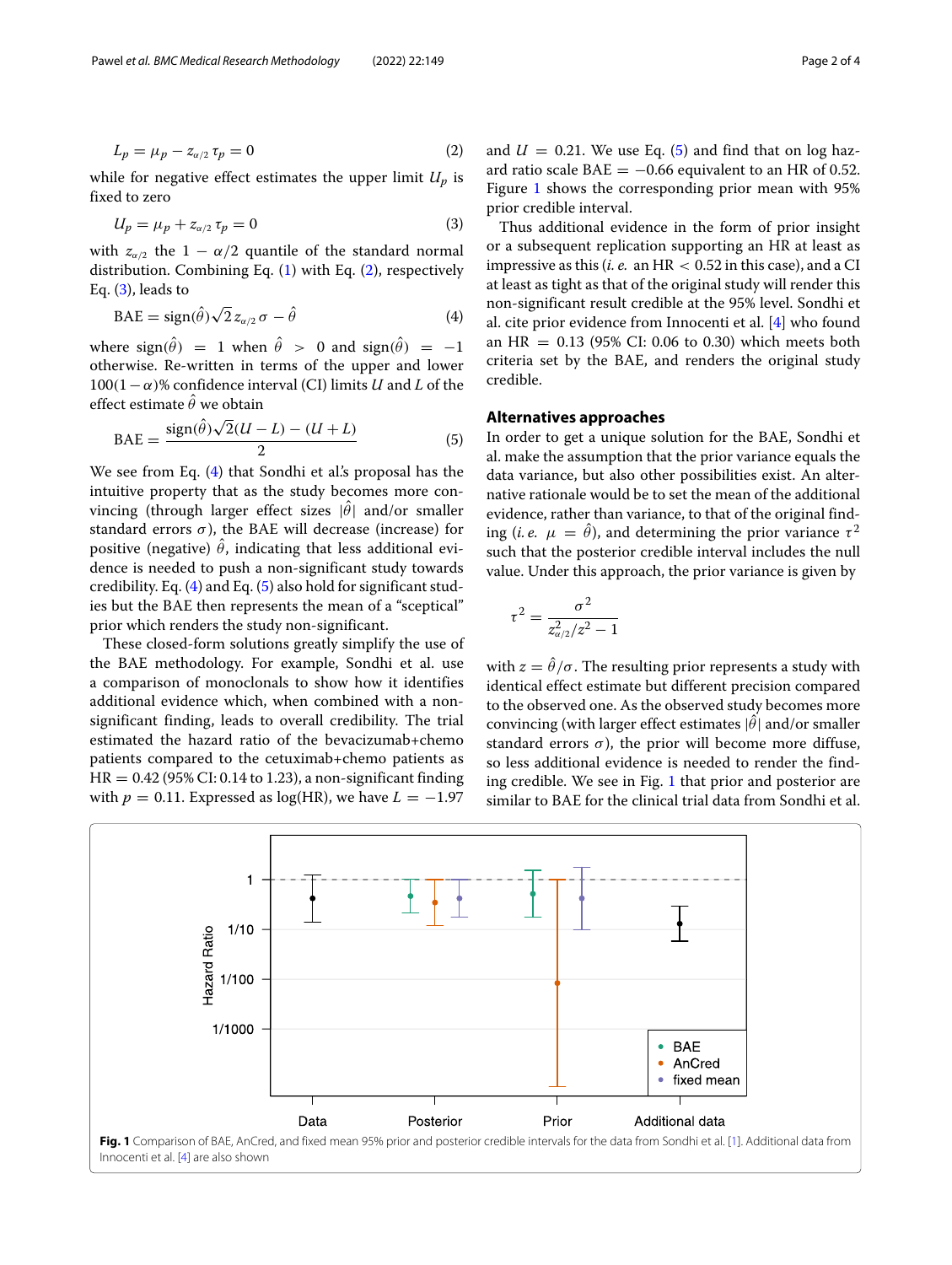Figure [1](#page-1-4) also illustrates that the BAE and the fixed mean approach can lead to priors which support effect sizes opposing that of the original finding. This is not possible with the AnCred advocacy prior whose prior credible interval is fixed to the null value so that the prior adheres to the Principle of Fairminded Advocacy [\[2\]](#page-3-1). Held et al. [\[3\]](#page-3-2) showed that this constraint is equivalent to fixing the coefficient of variation from the prior to  $\tau/\mu = z_{\alpha/2}^{-1}$ . Hence, its mean and variance are given by

$$
\mu = \frac{2\hat{\theta}}{1 - z^2/z_{\alpha/2}^2}
$$
 and  $\tau^2 = \frac{\mu^2}{z_{\alpha/2}^2}$ .

We see that – as with the fixed mean approach – the AnCred prior becomes more diffuse for increasingly convincing studies. However, at the same time the prior mean also increases (decreases) for positive (negative) effect estimates, so that only effect sizes in the correct direction are supported.

Figure [1](#page-1-4) shows that the AnCred advocacy prior credible interval is far wider compared to the other approaches. Perhaps this observation led Sondhi et al. to state that AnCred is harder to interpret than BAE, and that it can lead to prior intervals "wide enough to effectively contain any effect size, which is unhelpful for decision making". We would argue that broad priors are a valuable diagnostic of when little additional evidence is needed to achieve posterior credibility, as it is the case with the example Sondhi et al. consider. Moreover, we would argue that AnCred priors are very helpful in decision making since any additional evidence whose confidence interval is contained in the AnCred prior credible interval will *necessarily* lead to posterior credibility when combined with the observed data  $[3]$ . In contrast, the BAE approach requires decision makers to keep in mind the variance of the additional evidence, since only additional evidence with a point estimate that is at least as extreme as the BAE and with confidence interval at least as tight as the observed confidence interval from the study is guaranteed to lead to posterior credibility. Assume, for example, the additional data from Innocenti et al. had been more impressive, say,  $HR = 0.05$ , with a 95% CI from 0.015 to 0.16. Intuition suggests, and direct calculation confirms, that this would be even more capable of making the original finding credible. However, this would not be clear to a decision maker using the BAE approach as currently formulated, as the confidence interval is wider than the one of the observed study (on the log scale).

While Sondhi et al. acknowledge the dependence of the BAE on the choice of the prior variance, they do not give clear guidance on when it should be set to a value different from the observed data variance. Fortunately, when the prior and data variances differ, there is again a closed form solution for the BAE "tipping point"

<span id="page-2-1"></span>
$$
BAE(g) = sign(\hat{\theta})\sqrt{g(1+g)}\,z_{\alpha/2}\,\sigma - g\,\hat{\theta} \tag{6}
$$

with relative prior variance  $g = \tau^2/\sigma^2$ . We see from Fig. [2](#page-2-0) that Eq. [\(6\)](#page-2-1) substantially depends on the chosen prior variance and that the BAE based on  $g = 1$  only

<span id="page-2-0"></span>